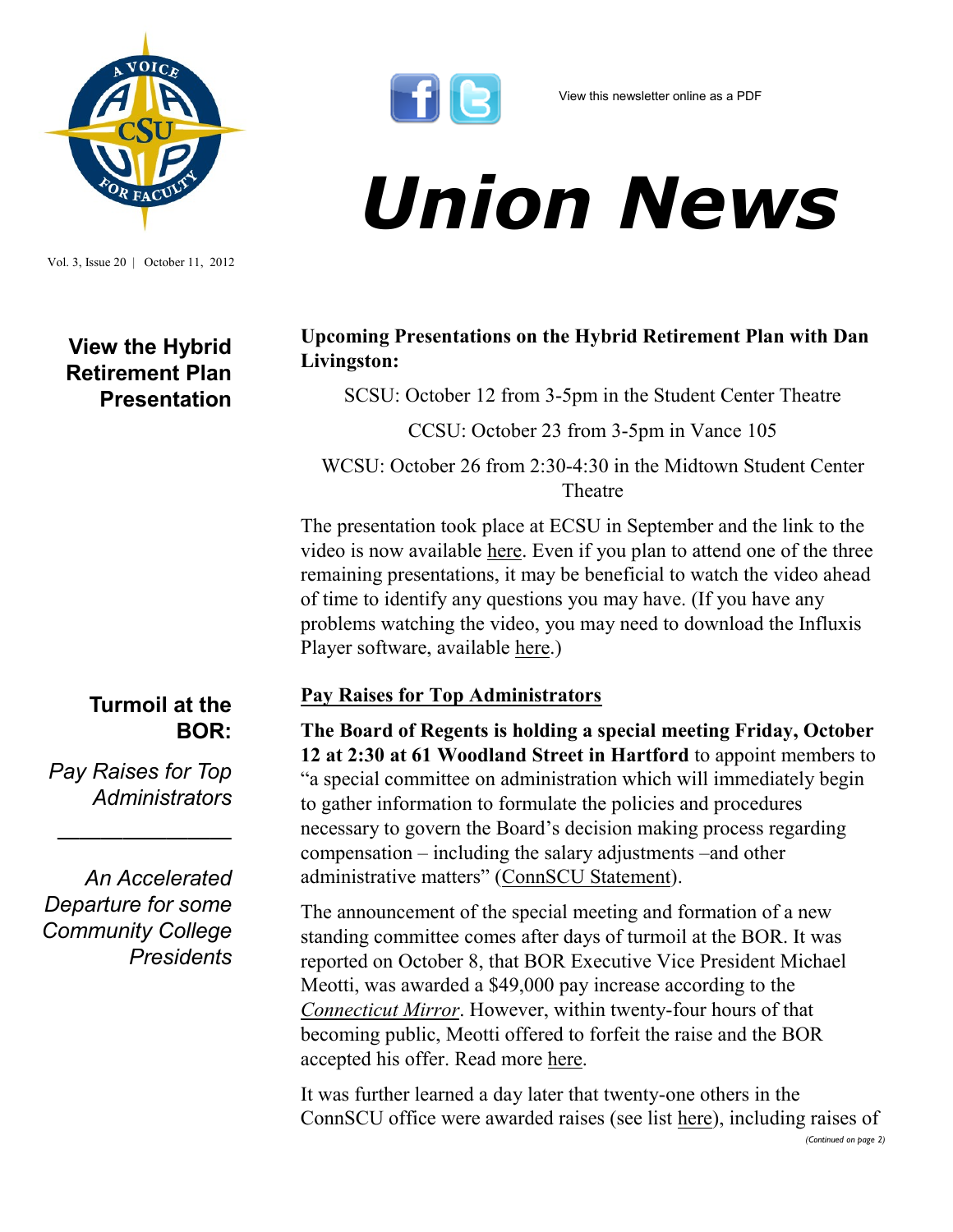#### **Turmoil at the BOR**

*(Continued from page 1)*

#### \$48,000 each for Elsa Nunez and David Levinson for performing additional responsibilities as Vice Presidents for CSU and the Community Colleges, respectively. **Continued**

Dr. Kennedy admitted on Tuesday that "he was wrong to approve the raises unilaterally rather than bring them to the full board for a vote" (*[Hartford Courant\).](http://www.courant.com/news/education/hc-regents-salaries-1010-20121009,0,3886105.story)* Dr. Kennedy has suspended all pay increases as of October 10.

It was also revealed at a press conference later that day that Kennedy had spent six weeks during the summer of 2012 working remotely from a home in Minnesota under the "professional development" clause in his contract.

[Malloy Promises Review of Higher Education Raises](http://t.co/EMuSFVy9) (*CT Mirror)*

[Higher Ed Reform Shouldn't Mean More Raises](http://www.courant.com/news/opinion/editorials/hc-ed-higher-ed-salaries-go-crazy-again-20121009,0,7028010.story) (*Hartford Courant*)

[You Know that Whole "Ignorance of the Law" Thing?](http://t.co/7vaLRXrL) (Jonathon Pelto)

[New questions follow an educator's apology](http://www.ctmirror.org/story/17701/kennedy) (*CT Mirror*)

CSU-AAUP applauds the Board of Regents for identifying over \$5.5 million in savings and for directing most of these savings to the hiring of 47 new tenure-track faculty and direct student services personnel (among the 17 institutions). However, we agree with the outrage that has been expressed by legislators, the Governor's office, and others about the raises, especially at a time when the faculty and staff at our universities have been asked and agreed to sacrifice two years of salary increases for the good of the state.

CSU-AAUP will continue to monitor this matter closely. For more regular updates on media reports about the BOR, CSU, or higher education in general, please "like" our [Facebook page](http://www.facebook.com/csuaaup#!/pages/CSU-AAUP/112907808749535) or follow us on [Twitter.](http://twitter.com/csuaaup/)

#### **An Accelerated Departure for Some Community College Presidents?**

Prior to the pay raises being the focus of the media, the BOR was the focus of *The Connecticut Mirror, The Hartford Courant, Inside Higher Education,* and *The Chronicle of Higher Education* due to a potential accelerated departure being offered to the Community College presidents at a private meeting on September 24. Following that meeting, Manchester Community College President Gena Glickman emailed her faculty notifying them that:

"1. All twelve community college presidents were offered a buy-out